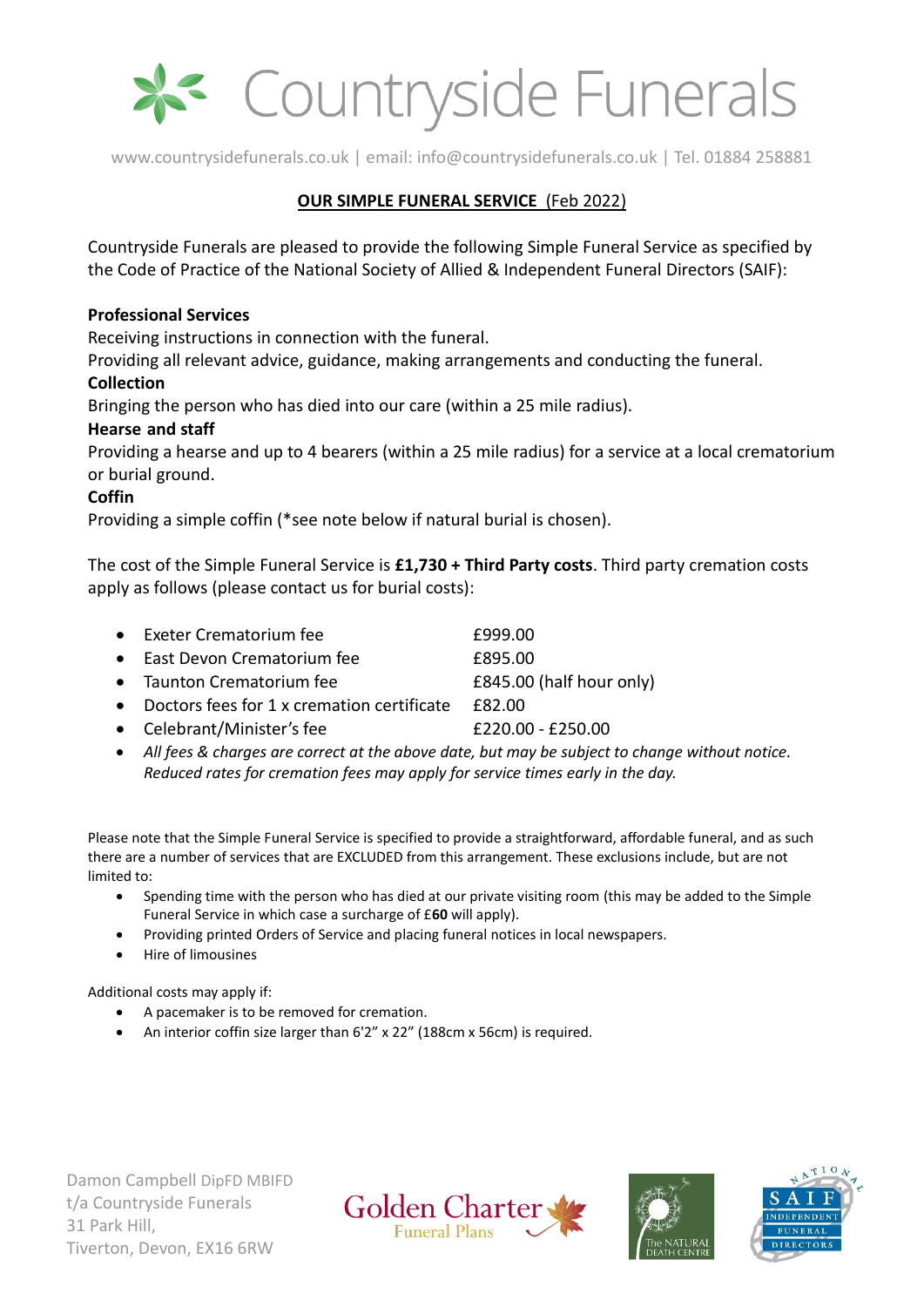

www.countrysidefunerals.co.uk | email: info@countrysidefunerals.co.uk | Tel. 01884 258881

## **OUR STANDARD PRICE LIST** (September 2021)

| <b>Professional Services</b><br>To include; receiving instructions in connection with the funeral.<br>Providing all relevant advice, guidance, making arrangements and<br>conducting the funeral.                                                    |                      | £1120.00                                                      |
|------------------------------------------------------------------------------------------------------------------------------------------------------------------------------------------------------------------------------------------------------|----------------------|---------------------------------------------------------------|
| <b>Collection</b><br>Bringing the person who has died into our care (within a 25-mile radius).                                                                                                                                                       |                      | £255.00                                                       |
| <b>Hearse &amp; staff</b><br>Providing a hearse and up to 4 bearers (within a<br>25-mile radius) for a service at a local crematorium or burial ground<br>The hearse and up to 4 bearers (within a 25-mile radius)<br>to include a service in church |                      | £345.00<br>£495.00                                            |
| <b>Coffins</b><br>Traditional Range; wood-effect and solid timber<br>Cardboard with rope handles<br>Imported willow & seagrass (oval or traditional shape)<br>Picture coffins (cardboard or MDF)<br><b>Handmade Somerset Willow</b>                  | from<br>from<br>from | £295.00<br>£295.00<br>from £595.00<br>from £595.00<br>£795.00 |

Please note that additional costs may apply if a coffin size larger than 6'2" x 22" is required. We will be pleased to assist if you would like to supply, or would like us to arrange, a coffin from alternative suppliers.

#### **Additional services & charges**

|      | £0.85 each                                                  |
|------|-------------------------------------------------------------|
|      | £1.10                                                       |
|      | £145.00                                                     |
|      | £1.00                                                       |
|      | £95.00                                                      |
|      | £25.00                                                      |
|      | £240.00                                                     |
| from | £75.00 approx                                               |
| from | £30.00                                                      |
|      | Printed Service sheets (plain white card, single fold, each |

# **Payment terms and Prompt-payment discounts**

Please note that all Third-Party fees are requested to be paid as a deposit prior to the funeral taking place. An invoice for the balance will be sent 2-3 working days after the funeral and is due for settlement within 28 days of the invoice date. In line with our Terms & Conditions (available on request or via our website), we offer a discount of £100 for full payment prior to the funeral taking place, or £50 for payment of our invoice in full within 7 days. These discounts do not apply to our Simple Funeral Service or to Direct Cremation services.

Damon Campbell DipFD MBIFD t/a Countryside Funerals 31 Park Hill, Tiverton, Devon, EX16 6RW